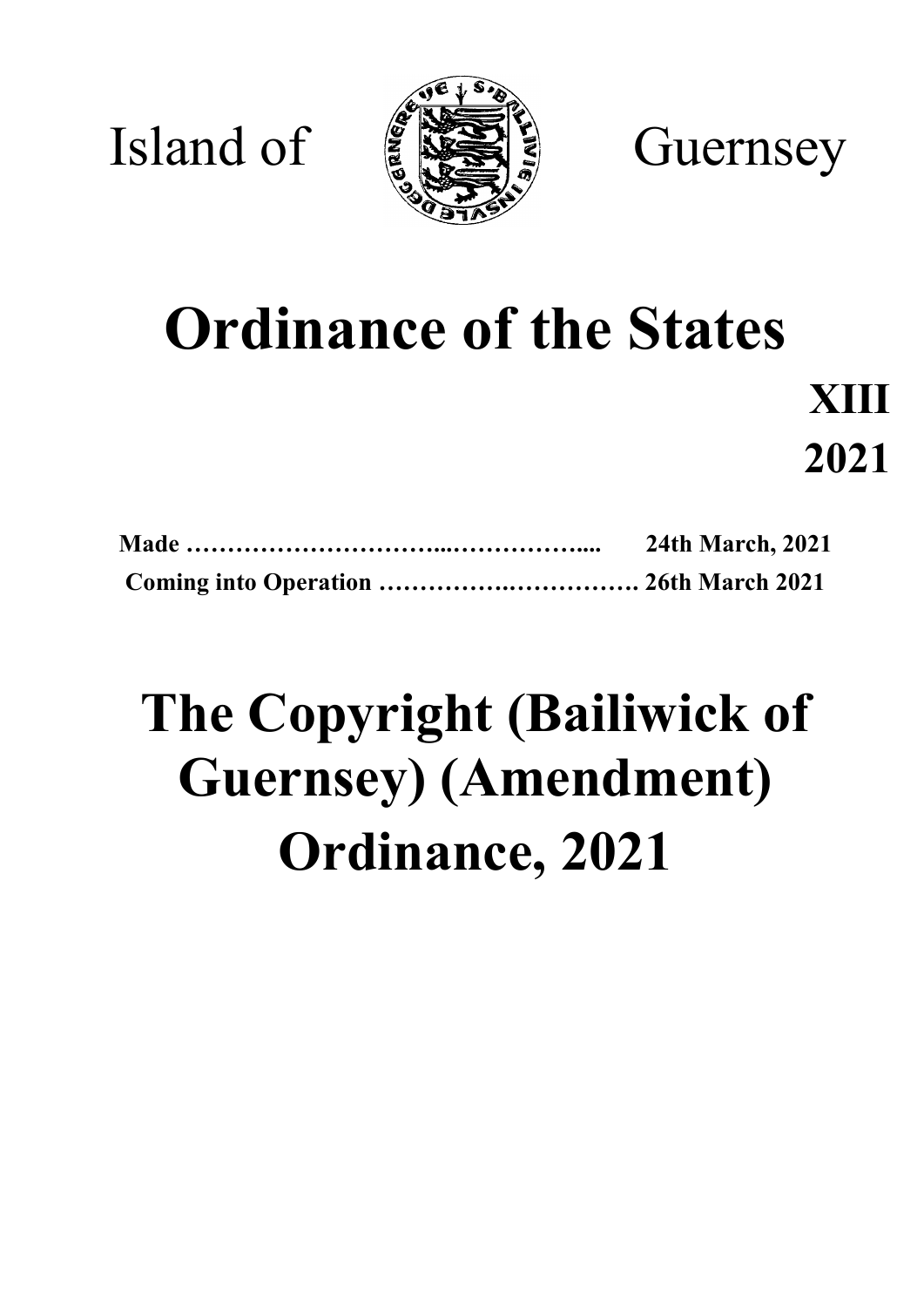### **The Copyright (Bailiwick of Guernsey) (Amendment) Ordinance, 2021**

THE STATES, in pursuance of their Resolution of the 25<sup>th</sup> August 2020<sup>a</sup>, and in exercise of the powers conferred on them by sections 1 and 3 of the Intellectual Property (Enabling Provisions) (Bailiwick of Guernsey) Law, 2004**<sup>b</sup>** , and all other powers enabling them in that behalf, hereby order:-

#### **Amendment of Copyright Ordinance.**

**1.** The Copyright Ordinance shall be amended as follows.

**2.** For the cross-heading "*Libraries and archives*"immediately before section 50 of the Copyright Ordinance, substitute "*Libraries, museums, galleries and archives*".

- **3.** In section 50
	- (a) For the section heading substitute "Libraries, museums, galleries and archives: introductory.",
	- (b) Insert the text ", curators" after every reference to "librarians",
	- (c) Insert the text ", museum, gallery" after every reference to "library",

**<sup>a</sup>** Article I of Billet d'État No. XVIII of 2020.

**<sup>b</sup>** Order in Council No. XIV of 2004; amended by Ordinances No. XXXIII of 2003; No. XXXIX of 2015; No. IX of 2016 and No. XXVI of 2018.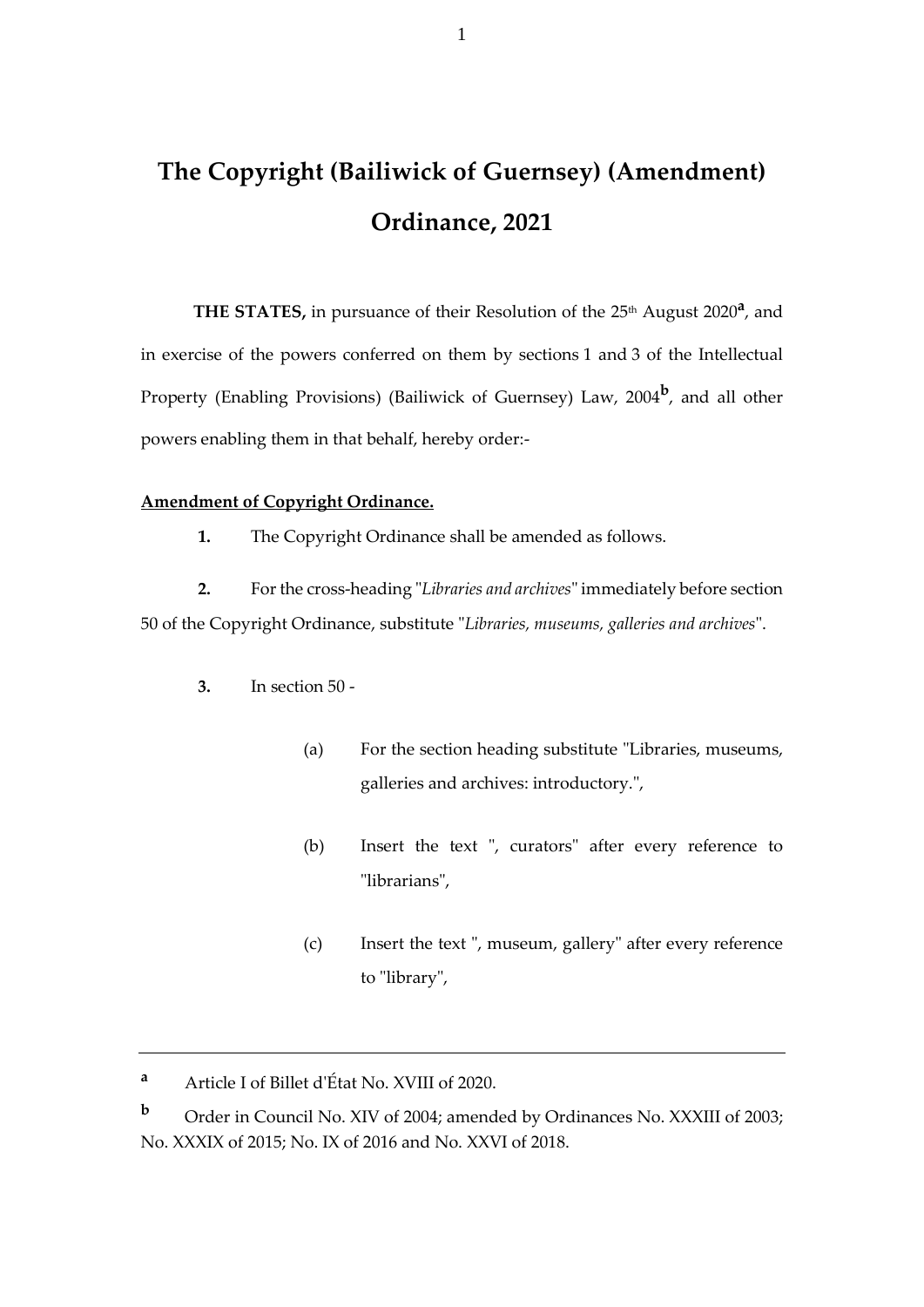- (d) Insert the text ", museums, galleries" after every reference to "libraries",
- (e) Insert the text ", curator" after every reference to "librarian".
- **4.** (1) In section 56
	- (a) For the section heading substitute "Copying by librarians, curators or archivists: replacement copies of works.",
	- (b) Insert the text ", curator" after every reference to "librarian",
	- (c) Insert the text ", museum, gallery" after every reference to "library",
	- (d) Substitute "one or more copies" for "a copy".
	- (2) In section  $56(1)(a)$ , after "the copy" insert "or copies".

(3) For the text immediately after section 56(1)(b) to the end of subsection (1) substitute "without infringing the copyright in a work of any description."

#### **Interpretation.**

**5.** (1) In this Ordinance "**Copyright Ordinance**" means the Copyright